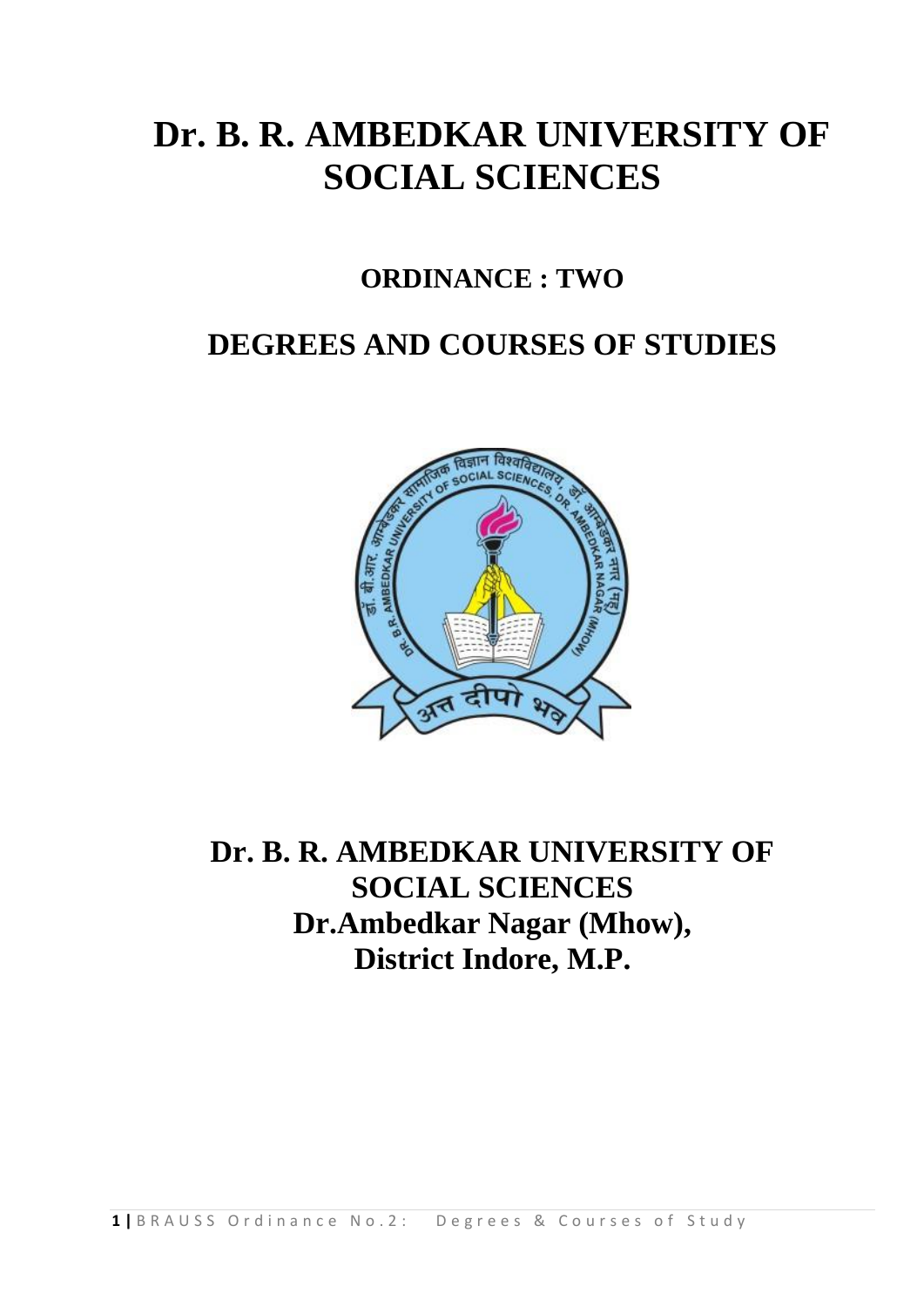## **Dr. B. R. AMBEDKAR UNIVERSITY OF SOCIAL SCIENCES ORDINANCE**

#### **No. 02:**

#### **DEGREES & COURSES OF STUDIES**

#### **1. Short title and commencement –**

- 1.1 This Academic Ordinance No. 2 shall be called the "Degrees & Courses of Studies" under section 31 (i) of the University Act, 2016.
- 1.2 It shall come into force on such date as the Executive Council of the University approve.

#### **2.0 Degrees, Diplomas and Certificates–**

#### **2.1 Degree of the University:**

The University shall confer the following degrees, namely :

- (i) Doctor of Literature or Doctor of Sciences or Doctor of Law;
- (ii) Doctor of Philosophy;
- (iii) Master of Philosophy;
- (iv) Bachelors and Masters Degrees of Arts, Social Sciences, Sciences, Laws, Agricultural Sciences, Computer Sciences, Library and Information Science, Journalism & Mass Communication, Technology, Engineering, Education, Commerce, Management, Social Work, Community Leadership and Sustainable Development and allied subjects;
- (v) such other Doctors or Masters degrees or Post Graduate Degrees or Graduate Degrees or integrated courses or foreign study exchange programmes / Diplomas/ Certificate as may be prescribed through ordinances of the University.

#### **2.2 Graduation Degrees:**

The University shall offer following three years graduation degrees:

- (i) Bachelor of Arts : B.A.
- (ii) Bachelor of Arts with Honours : B.A. (Hons).
- (iii) Bachelor of Social Work : BSW
- (iv) Bachelor of Library Science : B.Lib.
- (v) Bachelor of Laws : LL.B.
- (vi) Bachelor of Business Administration : BBA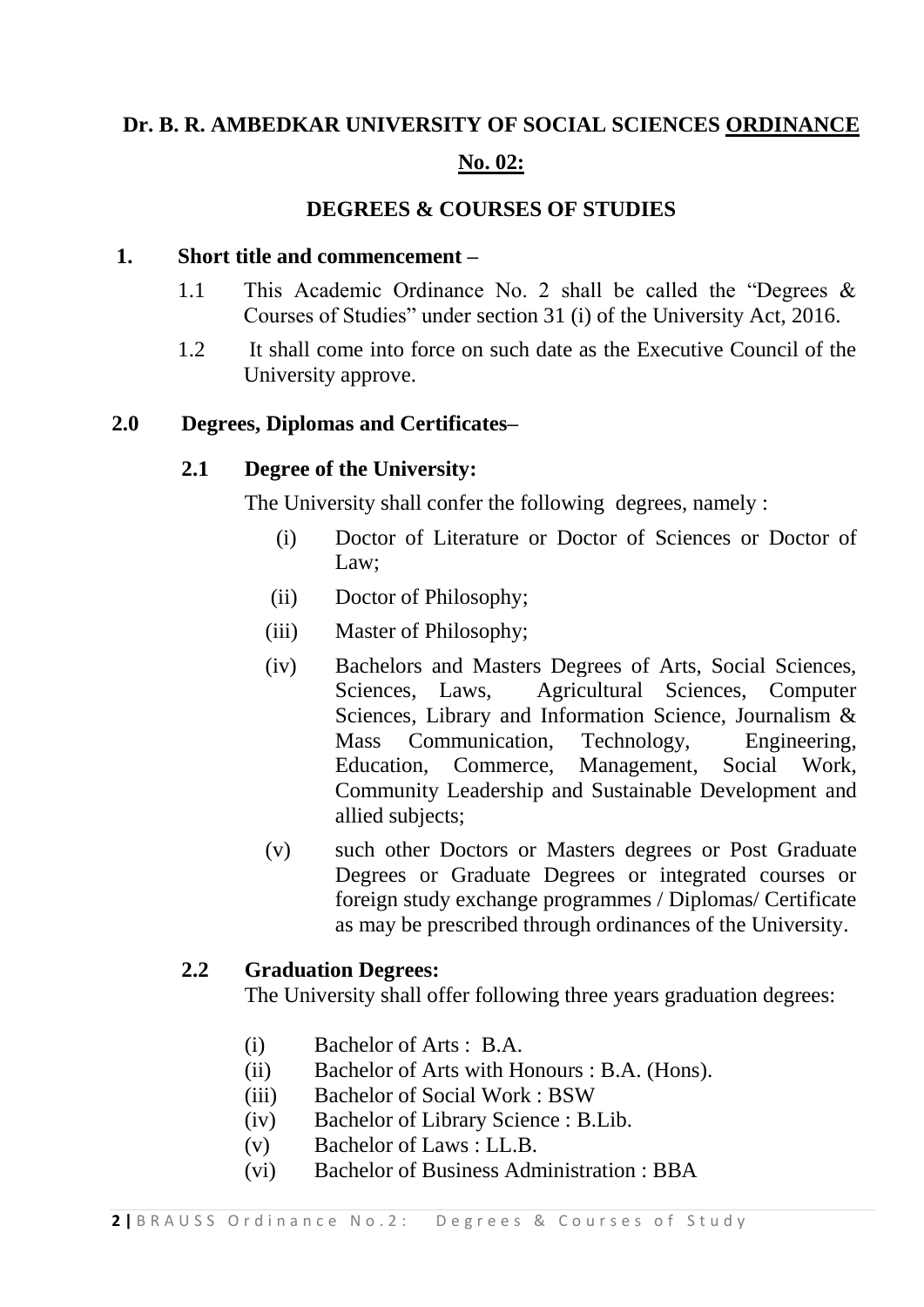- (vii) Bachelor of Computer Application : BCA
- (viii) Bachelor of Science : B.Sc.
- (ix) Bachelor of Commerce : B.Com.
- (x) Bachelor of Education: B.Ed.
- (xi) Bachelor of Vocational Education: B.Voc.
- (xii) Such other Graduation Degrees as per the UGC nomenclature.

#### **3.3 Post Graduation Degrees:**

The University shall offer following two years post-graduation degrees:

- (i) Master of Arts (MA)
- (ii) Master of Science (M.Sc.)
- (iii) Master of Science in Agriculture (M.Sc.Ag.)
- (iv) Master of Fisheries Science (M.F.Sc.)
- (v) Master of Architecture (M.Arch.)
- (vi) Master of Fine Arts (M.F.A)
- (vii) Master of Journalism & Mass Communication (MJMC)
- (viii) Master of Computer Application (MCA)
- (ix) Master of Science in Computer Science (MSc-CS)
- (x) Master of Business Administration (MBA)
- (xi) Master of Marketing Management (MMM)
- (xii) Master of Statistics (M.Stat.)
- (xiii) Master of Social Work (MSW)
- (xiv) Master of Commerce (M.Com)
- (xv) Master of Education (M.Ed.)
- (xvi) Master of Laws (LL.M.)
- (xvii) Master of Library Sciences (M.Lib.)
- (xviii) Master of Technology (M.Tech.)
- (xix) Master of Technology in Agricultural Engineering (M.Tech-Ag. Engg.)
- (xx) Such other Master Degrees as per the UGC nomenclature.

#### **3.4 Research Degrees:**

The University shall offer following Research Degrees:

- (i) Master of Philosophy (M.Phil.)
- (ii) Doctor of Philosophy (Ph.D.)
- (iii) Doctor of Literature (D.Litt.)
- (iv) Doctor of Science (D.Sc.)
- (v) Doctor of Law (LL.D.)
- (vi) Such other Research Degrees as per the UGC nomenclature.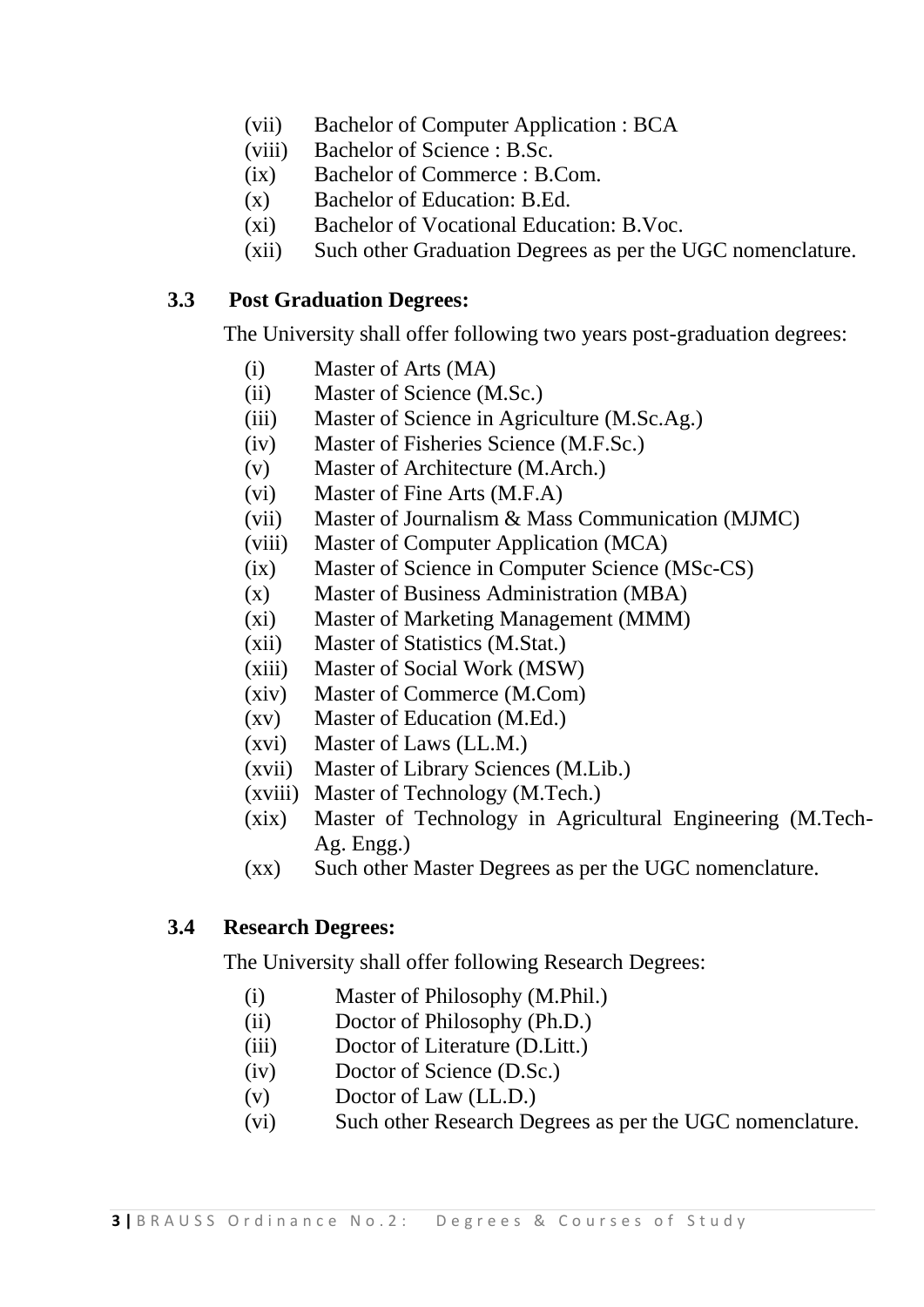## **3.5 Diplomas :**

The University shall offer Diploma Courses at various levels in different subjects for skill development. The qualifying / eligibility and duration for such Diploma Courses shall be as decided by the Academic Council of the University.

### **3.6 Certificates :**

The University shall offer Certificate Courses at various levels in different subjects for skill development. The qualifying / eligibility and duration for such Diploma Courses shall be as decided by the Academic Council of the University.

**4.0 Courses of Study:** The University shall initially offer the following courses

of studies:

- 4.1 Graduation Course : 3 years graduation degrees after passing 10+2:
	- (i) B.A. (Social Science) The course shall be designed to meet the competitive needs of youth with a strong syllabus consisting of components of Civil Services Examination covering all major subjects of Social Sciences and General Studies, English, Computer, and Personality Development as foundation.
	- (ii) B.A. (Hons)- with any one subject including Sociology, Economics, Geography, Political Science, Public Administration, History) - The course shall be designed to cater the need of higher and indepth learning of specific subject with a Graduate Honour's degree.
	- (iii) B.A. (Community Leadership and Sustainable Development)- this integrated course shall be designed to provide certificate (in one year), diploma (two years) and degree (three years) with equal theory and practical opportunities and training to those candidates desirous to become civil servants, government functionaries and social managers on issues concerning and achieving Sustainable Development Goals (SDGs).
	- (iv) BSW (Community Leadership and Sustainable Development)- this integrated course shall be designed to provide certificate (in one year), diploma (two years) and degree (three years) providing adequate and equal theory and practical opportunities, learning, practices and training to social workers who could act as social managers and catalysts for growth and development of communities and intend to substantiate efforts in achieving Sustainable Development Goals (SDGs).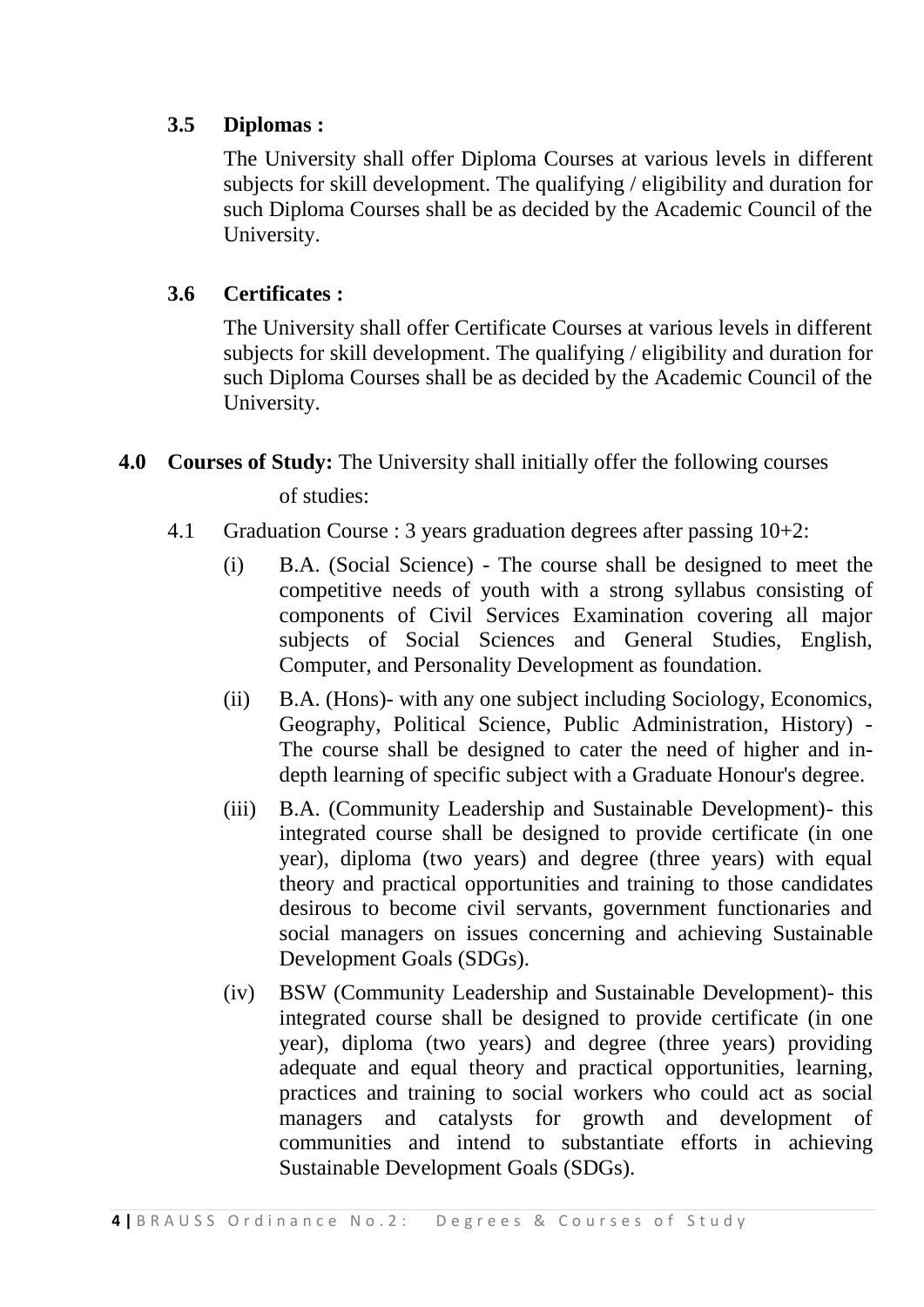- (v) The University shall also offer Under Graduate degrees in such other courses/ Professional /Integrated Courses including B Sc. (Ag)/ BSW/ B.Ed./ BBA/ BCA/ B.Voc./LL.B. and such other degrees as per the nomenclature specified by the University.
- 4.2 Post-graduation Diploma:

The University shall offer Post-graduation Diploma after passing graduation-

- (i) Computer Application (PGDCA)
- (ii) Environmental Science (PGDES)
- (iii) Community Leadership (PGDCL)
- (iv) Sustainable Development (PGDSD).
- 4.3 Post Graduation Courses

4.3.1 M.A. in a Major subject of Social Sciences:

The University shall offer 2 years (four semesters) post-graduation degree course in Masters of Arts (M.A.) after graduation in any subject. The M.A. degree course shall be offered in any one of the following Major subjects of Social Sciences or with specialization & thesis in:

- (i) M.A. in Sociology or M.A. in Sociology with specialization in SC, ST & OBC Development / Tribal Studies / Social Exclusion & Inclusive Policies / Social Justice / Gender Studies.
- (ii) M.A. in Economics or M.A. in Economics with specialization in Welfare Economics / Human Development / Skill Development.
- (iii) M.A. in History or M.A. in History with specialization in Buddhist Studies / Buddhist Art- Architecture & Culture / Ancient History, Archaeology & Culture / Medieval History / Modern History./ Tribal Art & Culture.
- (iv) M.A. in Philosophy or M.A. in Philosophy with specialization in Dr. Ambedkar's Thoughts / Buddhist Ethics & Meditation / Comparative Religion / Buddhist Scripts.
- (v) M.A. in Geography or M.A. in Geography with specialization in Regional Studies / Population Studies.
- (vi) M.A. in Political Science or M.A. in Political Science with specialization in International Relations / South Asian Studies / Human Rights.
- (vii) M.A. in Public Administration or M.A. in Public Administration with specialization in Local-self Governance / Panchayat Raj.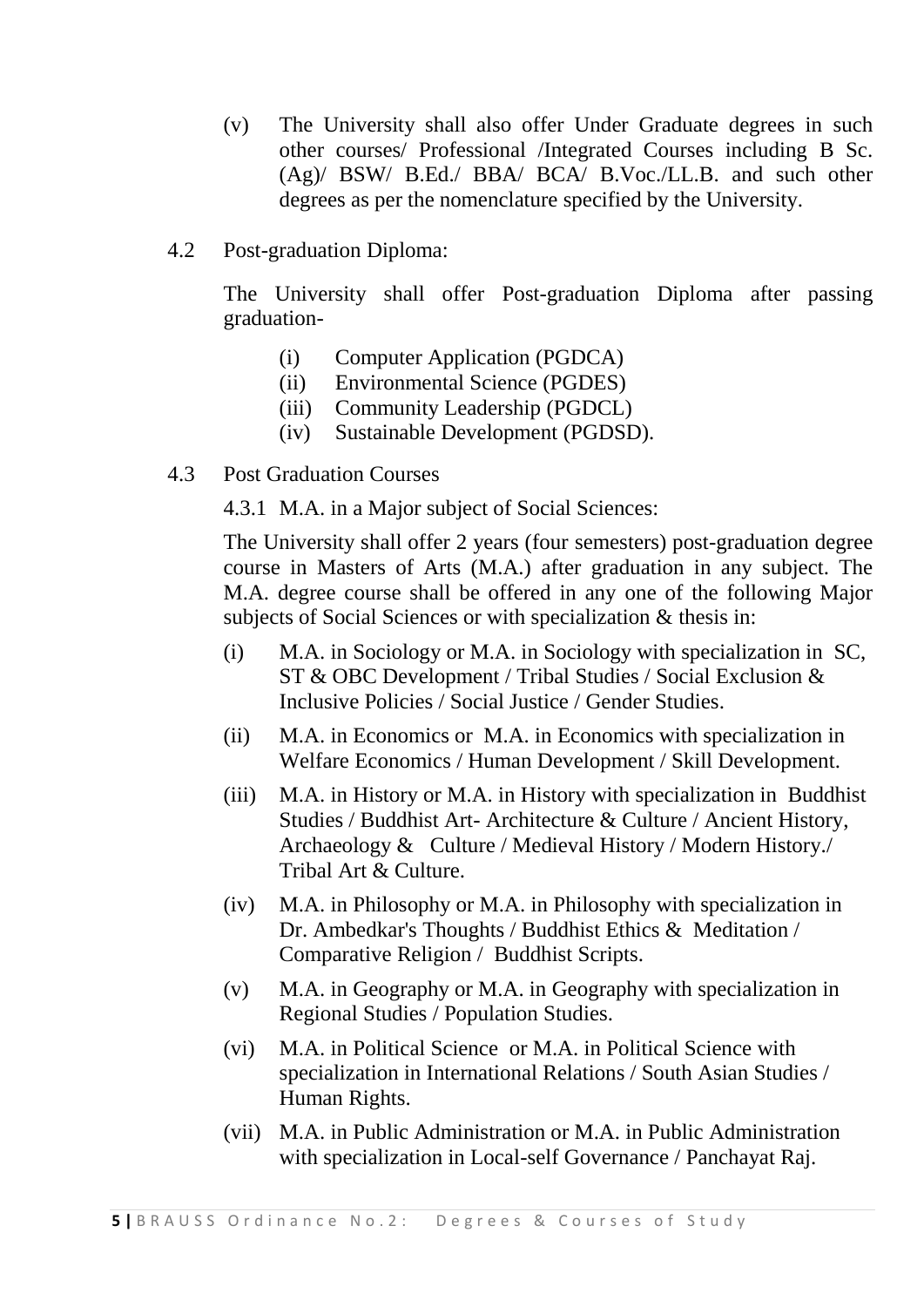- (viii) M.A. in Education
- (ix) M.A. in Psychology
- (x) M.A. in Defence & Strategic Studies
- (xi) M.A. in Rural Development
- (xii) M.A. in Pail
- (xiii) M.A. in Sanskrit
- (xiv) M.A. in Hindi
- (xv) M.A. in English
- (xvi) M.A. in Journalism & Mass Communication
- (xvii) M.A. in Agricultural Journalism
- (xviii)M.A. in Human Development
- (xix) M.A. in Human Rights
- (xx) M.A. in Social Justice
- (xxi) M.A. in Social Science
- (xxii) M.A. in Criminology
- (xxiii)M.A. in Victimology
- (xxiv)M.A. in Police Administration specifically designed for the Madhya Pradesh Police in joint collaboration with Madhya Pradesh Police Academy, Bhopal.
- (xxv) M.A. in Community Leadership & Sustainable Development

(xxvi)M.A. in Dr. Ambedkar Thoughts.

#### 4.3.2 Master of Social Work (MSW):

The University shall offer 2 years (four semesters) post-graduation degree course in Master of Social Work (MSW) after graduation in any subject. The MSW degree course shall be offered in any one of the following specialization & thesis in:

- (i) MSW (Social Work)
- (ii) MSW with specialization in Social Policy
- (iii) MSW with specialization in Welfare Administration
- (iv) MSW with specialization in Labour Laws & Welfare
- (v) MSW with specialization in Personnel Management
- (vi) MSW with specialization in Social Legislations
- (vii) MSW in Community Leadership and Sustainable Development.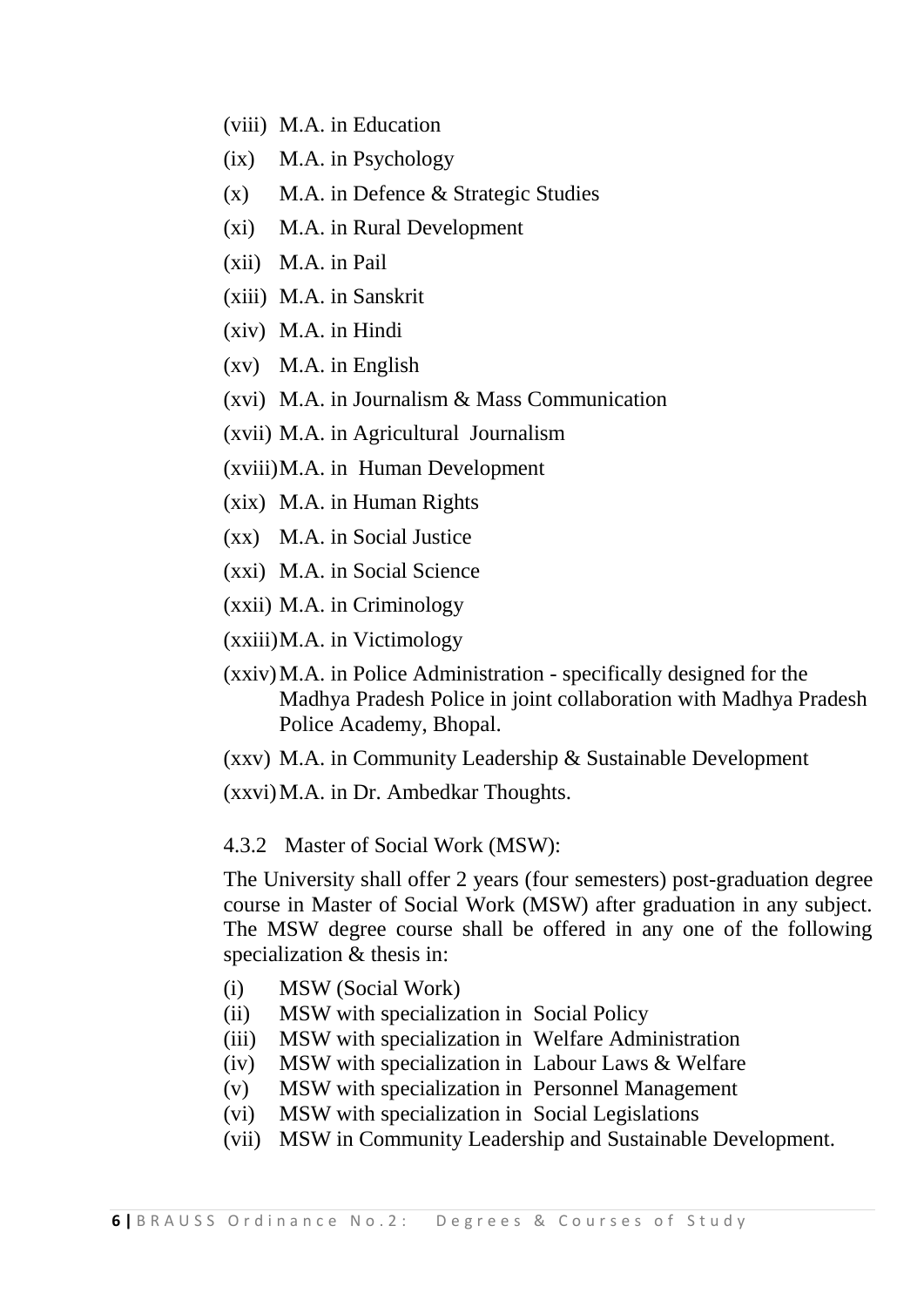4.3.3 Master of Science (M. Sc.):

The University shall offer 2 years (four semesters) post-graduation degree course in Master of Science (M. Sc.) in following courses of study after graduation in any concerned or related subject:

- (i) M.Sc.in Food & Nutrition
- (ii) M.Sc. in Human Development
- (iii) M.Sc. in Forensic Science
- (iv) M.Sc. in Computer Science
- (v) M.Sc. in Statistics
- (vi) M.Sc. in Environmental Science
- (vii) M.Sc. in Sustainable Development.

4.3.4 Master of Science (Agriculture) - M.Sc. (Ag.):

The University shall offer 2 years (four semesters) post-graduation course in Master of Science (Agriculture) in the following courses of study after graduation in respective/ related subject with prescribed/equivalent percentage of marks:

- (i) M.Sc. (Ag.) in Agronomy
- (ii) M.Sc. (Ag.) in Genetics & Plant Breeding
- (iii) M.Sc. (Ag.) in Seed science and Technology
- (iv) M.Sc. (Ag.) in Horticulture (Fruit Science)
- (v) M.Sc. (Ag.) in Horticulture (Vegetable Science)
- (vi) M.Sc. (Ag.) in Agro-forestry
- (vii) M.Sc. (Ag.) in Soil Science & Agricultural Chemistry
- (viii) M.Sc. (Ag.) in Entomology
- (ix) M.Sc. (Ag.) in Plant pathology
- (x) M.Sc. (Ag.) in Agricultural Economics
- (xi) M.Sc. (Ag.) in Agricultural Marketing
- (xii) M.Sc. (Ag.) in Extension Education.
- 4.3.5 Master of Commerce -
- (i) Master of Commerce (M. Com.)
- (ii) M. Com. with specialization in e- Commerce
- (iii) M.Com with specialization in Telemarketing.
- 4.3.6 Master of Business Administration (MBA)
	- (i) MBA in Financial Management
	- (ii) MBA in Human Resource Management
	- (iii) MBA in Marketing Management
	- (iv) MBA in Disaster Management.
- 4.3.7 Master of Marketing Management (MMM)
- 4.3.8 Master of Architecture (M. Arch.)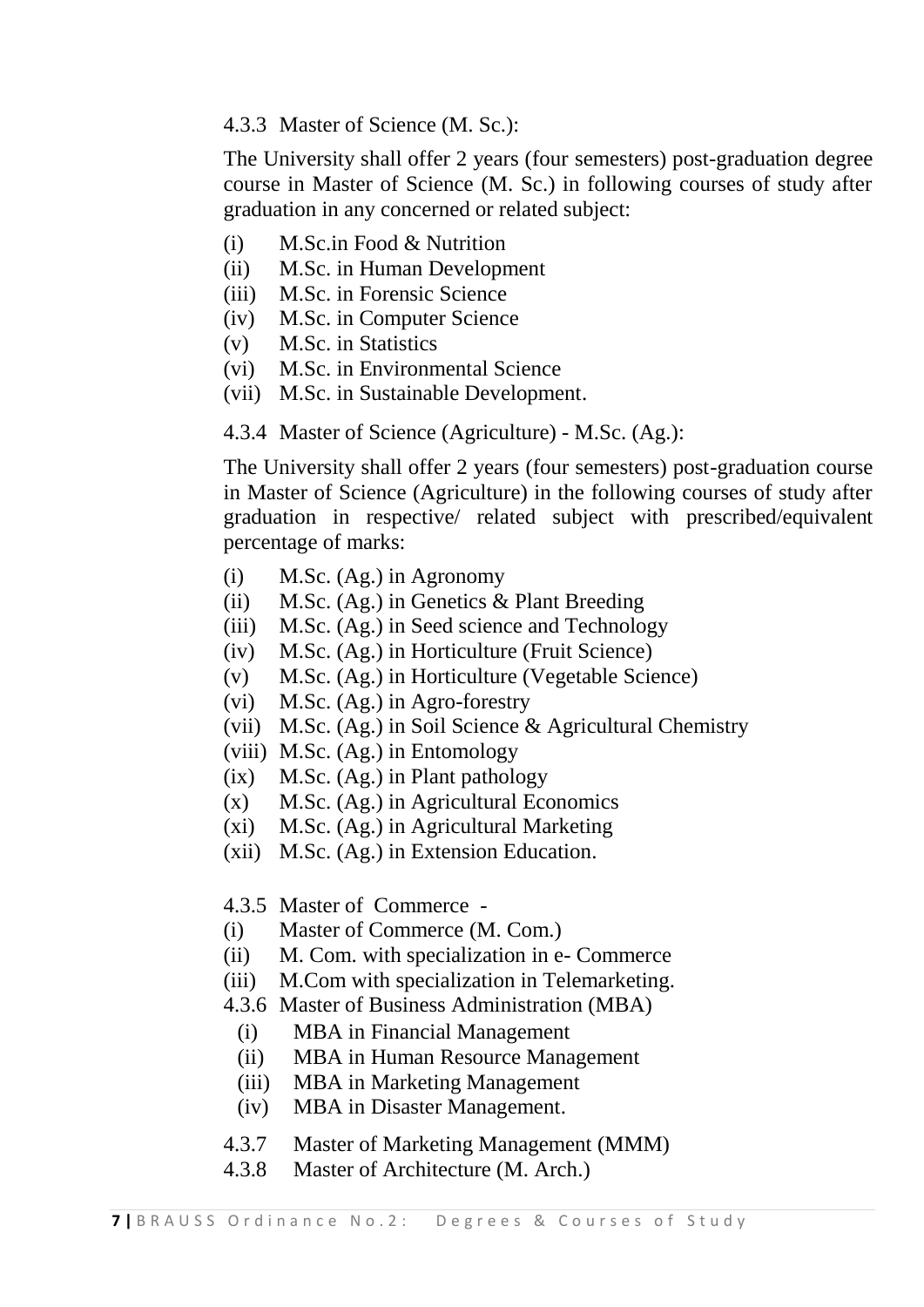- 4.3.9 Master of Fine Arts (M.F.A)
- 4.3.10 Master of Journalism & Mass Communication (MJMC)
- 4.3.11 Master of Computer Application (MCA)
- 4.3.12 Master of Statistics (M.Stat.)
- 4.3.13 Master of Education (M.Ed.)
- 4.3.14 Master of Laws (LL.M.)
- 4.3.15 Master of Library Sciences (M.Lib.)
- 4.3.16 Master of Fisheries Science (M.F.Sc.)
- 4.3.17 Master of Technology (M.Tech.)
- 4.3.18 Master of Technology in Agricultural Engineering (M.Tech- Ag. Engg.).
- 5.0 Master of Philosophy (M.Phil.)

For admission to Master of Philosophy (M.Phil.) research Degree Programme students who have either passed the Master's degree or equivalent examination recognized by the University in the year of admission or in the previous year with 55 % of Marks (5 % relaxation in Marks of SC/ST of Madhya Pradesh) in following subjects/ disciplines:

- **(i)** M.Phil. in Sociology
- **(ii)** M.Phil. in Economics
- **(iii)** M.Phil. in History
- **(iv)** M.Phil. in Philosophy
- **(v)** M.Phil. in Geography
- **(vi)** M.Phil. in Political Science
- **(vii)** M.Phil. in Public Administration
- **(viii)** M.Phil. in Psychology
- **(ix)** M.Phil. in Education
- **(x)** M.Phil. in Pali
- **(xi)** M.Phil. in Social Work
- **(xii)** M.Phil. in Social Science
- **(xiii)** M.Phil. in Environmental Studies
- **(xiv)** M.Phil. in Police Administration
- **(xv)** M.Phil. in Human Rights
- **(xvi)** M.Phil. in Criminology
- **(xvii)** M.Phil in Dr Ambedkar Thoughts

#### 6.0 Doctor of Philosophy (Ph.D.)

For admission to Doctor of Philosophy (Ph.D.) research Degree Programme students who have either passed the Master's degree or equivalent examination recognized by the University in the year of admission or in the previous year with 55 % of Marks (5 % relaxation in Marks of SC/ST of Madhya Pradesh)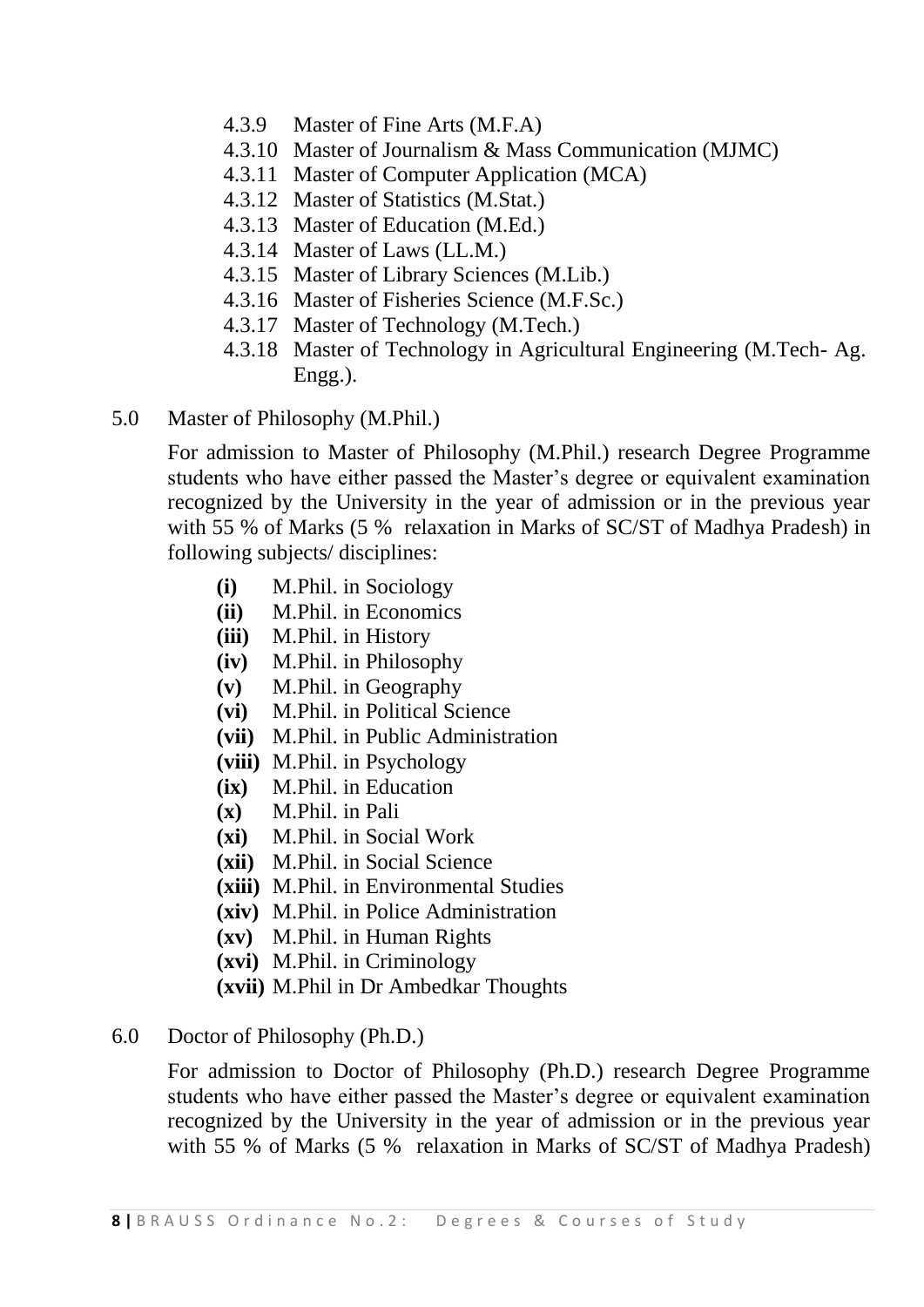and have cleared the Doctoral Entrance Test (DET) in following subjects/ disciplines:

- (i) Ph.D. in Sociology
- (ii) Ph.D. in Economics
- (iii) Ph.D. in History
- (iv) Ph.D. in Philosophy
- (v) Ph.D. in Geography
- (vi) Ph.D. in Political Science
- (vii) Ph.D. in Public Administration
- (viii) Ph.D. in Psychology
- (ix) Ph.D. in Education
- (x) Ph.D. in Pali
- (xi) Ph.D. in Hindi
- (xii) Ph.D. in Social Work
- (xiii) Ph.D. in Defence & Strategic Studies
- (xiv) Ph.D. in Rural Development
- (xv) Ph.D. in Journalism & Mass Communication
- (xvi) Ph.D. in Library Science
- (xvii) Ph.D. in Human Development
- (xviii)Ph.D. in Management
- (xix) Ph.D. in Social Science
- (xx) Ph.D. in Law
- (xxi) Ph.D. in Environmental Studies
- (xxii) Ph.D. in Police Administration
- (xxiii)Ph.D. in Human Rights
- (xxiv)Ph.D. in Criminology
- (xxv) Ph.D. in Dr Ambedkar Thoughts.
- 7.0 A candidate shall be eligible for admission to a course of research leading to Doctor of Literature (D. Lit) / Doctor of Science (D.Sc.), Doctor of Law (LL.D.) if he /she had taken Ph.D. degree.
- 8.0 The University shall also offer integration of Certificate, Diploma, Graduation, Post Graduation, Post Graduation Diploma, Research Degrees at various levels also. The qualifying / eligibility for Integrated Courses shall be as decided by the Academic Council of the University.
- 9.0 Number of Seats in Courses of Studies:
	- 9.1 The number of seats in various courses/ academic programmes shall be as per the intake and offer for each courses of study proposed by the Dean of respective School and as approved by the Academic Council.